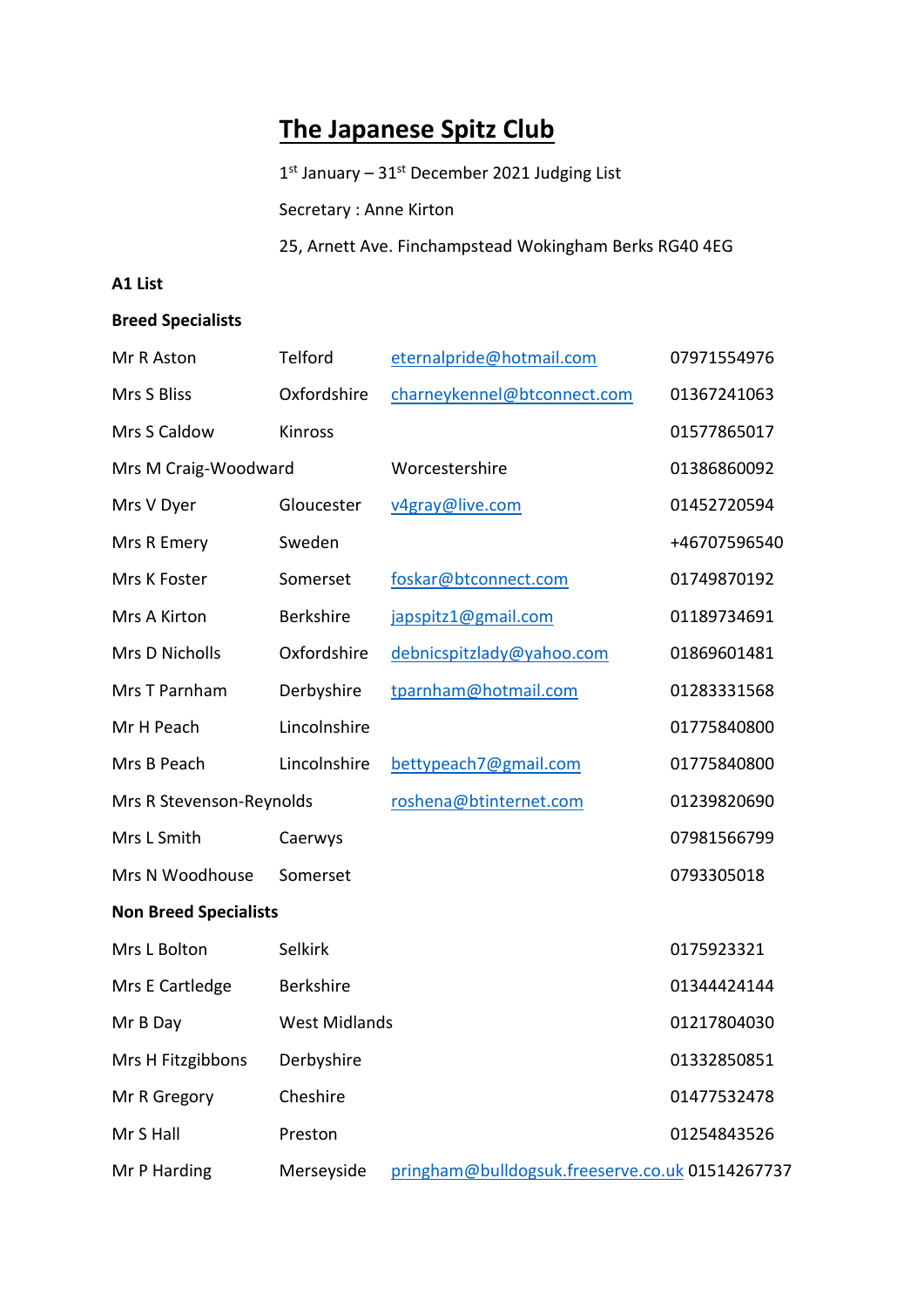| Mr J Horswell                      | Derbyshire      |                 |                           | 01509674059   |
|------------------------------------|-----------------|-----------------|---------------------------|---------------|
| Mrs C Hughes                       | West Glam       |                 | rosendale77@hotmail.co.uk | 07792509415   |
| Mrs S Jakeman                      | Oxfordshire     |                 |                           | 01608658491   |
| Mrs J Lilley                       | <b>Sussex</b>   |                 |                           | 01403822222   |
| Mr J Luscott                       | Lincolnshire    |                 |                           | 01526378809   |
| Mr T Mather                        | Liverpool       |                 |                           | 01514863570   |
| Mrs M Mulholland                   | <b>Notts</b>    |                 |                           | 01623720987   |
| Mr K Nathan                        | <b>Notts</b>    |                 |                           | 01623720987   |
| Mr R Oldham                        | <b>Notts</b>    |                 |                           | 01909722141   |
| Mr E Patterson                     | Northumberland  |                 |                           | 01670531713   |
| Mrs M Reed-Peck                    | Cambridge       |                 |                           | 01223812105   |
| Mrs J Sharp-Bale                   | Hampshire       |                 |                           | 01202824368   |
| Mrs E Stannard                     | Cheshire        |                 |                           | 01260252834   |
| Mrs F Somerfield                   | Malvern         |                 |                           | 01886881076   |
| Mrs Z Thorn-Andrews Worcestershire |                 |                 |                           | 01905820720   |
| Mrs V Williams-Wegman              |                 | Gloucestershire |                           | 01452301332   |
| Mr A Wight                         | Midlothian      |                 |                           | 01314493808   |
| A2 List                            |                 |                 |                           |               |
| <b>Breed Specialists</b>           |                 |                 |                           |               |
| Miss L Moir                        | Midlothian      |                 |                           | 01968672883   |
| Ms L Kilby                         | Rep. Of Ireland |                 |                           | 0035350441165 |
| <b>Non Breed Specialists</b>       |                 |                 |                           |               |
| Mr L Cox                           | Somerset        |                 |                           | 01278760210   |
| Mr D Matthews                      | Cambridgeshire  |                 |                           | 07760406837   |
| Mr H Ogden                         | Gloucester      |                 |                           | 01451861127   |
| Ms M Sargent                       | Leicestershire  |                 | tegwani@aol.co.uk         | 01530249904   |
| A3 List                            |                 |                 |                           |               |
| <b>Breed Specialists</b>           |                 |                 |                           |               |
| Mrs E Cree                         | Ayrshire        |                 |                           | 01563573526   |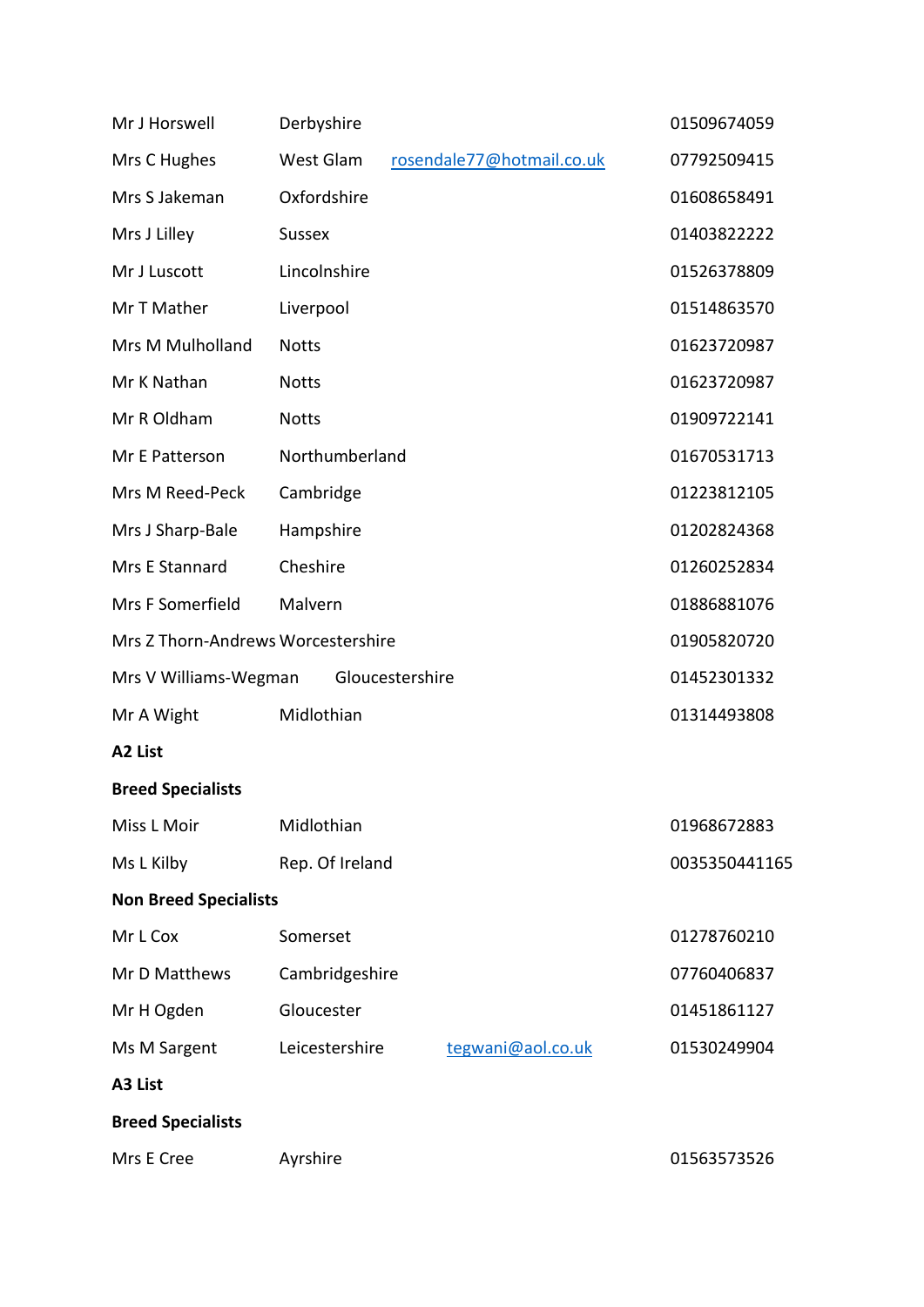| Mrs T Pittock                | Cambridgeshire | moreece@yahoo.com                         | 01354638697   |
|------------------------------|----------------|-------------------------------------------|---------------|
| Mrs A Roper                  | Mid Glam       | terrance.roper@talk21.com                 | 01656741606   |
| <b>Non Breed Specialists</b> |                |                                           |               |
| Ms G Marley                  | Northumberland | secretarylka@btinternet.com01665712924    |               |
| Mr R McLeod                  | Somerset       | dunlinedogs@aol.com                       | 01278287810   |
| Miss S Thomson               | West Lothian   | tamrae@blueyonder.co.uk                   | 01506826563   |
| <b>B</b> List                |                |                                           |               |
| <b>Breed Specialists</b>     |                |                                           |               |
| Mrs A Bowen                  | Wolverhampton  | adellbowen2003@yahoo.co.uk 07771259492    |               |
| Miss L Chester               | Kent           | camylaws1@yahoo.co.uk                     | 01795351549   |
| Miss L Jones                 | Flintshire     | lyndseyjones99@live.co.uk                 | 01244812431   |
| Mr J Wade                    | Rep of Ireland | jameswade21@gmail.com                     | 0035314518344 |
| <b>Non Breed Specialists</b> |                |                                           |               |
| Mrs J Bannister              | Shropshire     | cottagekennels@btinternet.com 01952613500 |               |
| Mrs S Bird                   | Henfield       | suebirdus@btconnect.com                   | 07273492403   |
| Mrs S Dickson                | Northants      | bernavia25@gmail.com                      | 07864564023   |
| Mr K Greenland               | Hampshire      | krys.greenland@talktalk.net 07768605595   |               |
| Miss R Hobbs                 | Cambridgeshire | roxaneh65@gmail.com                       | 07368402933   |
| Mrs T Forsey                 | Somerset       | shrimps101@yahoo.co.uk                    | 07989398856   |
| Mr E Forsey                  | Somerset       | stormtrooper109@yahoo.co.uk               |               |
| Mrs C Friend-Rees            | Mid Glam       | carolinehrees@aol.com                     | 07880543425   |
| Mrs L Saich                  |                | linda.saich@yahoo.co.uk                   |               |
| Ms M Skarulska               | Altrincham     | mskarulska@gmail.com                      | 07835065578   |
| Miss F Snook                 | <b>Bristol</b> | james glyn@btconnect.com                  | 01275332652   |
| M Thomas                     | Herefordshire  | linda@shimani.org.uk                      | 07951059778   |
| Ms L Wilson                  | Herefordshire  | loiswilsonipad@gmail.com                  | 07392798988   |
| C List                       |                |                                           |               |
| <b>Breed Specialists</b>     |                |                                           |               |
| Mrs K Aston                  | Telford        | glamglowshowdogs@hotmail.com 07971554974  |               |